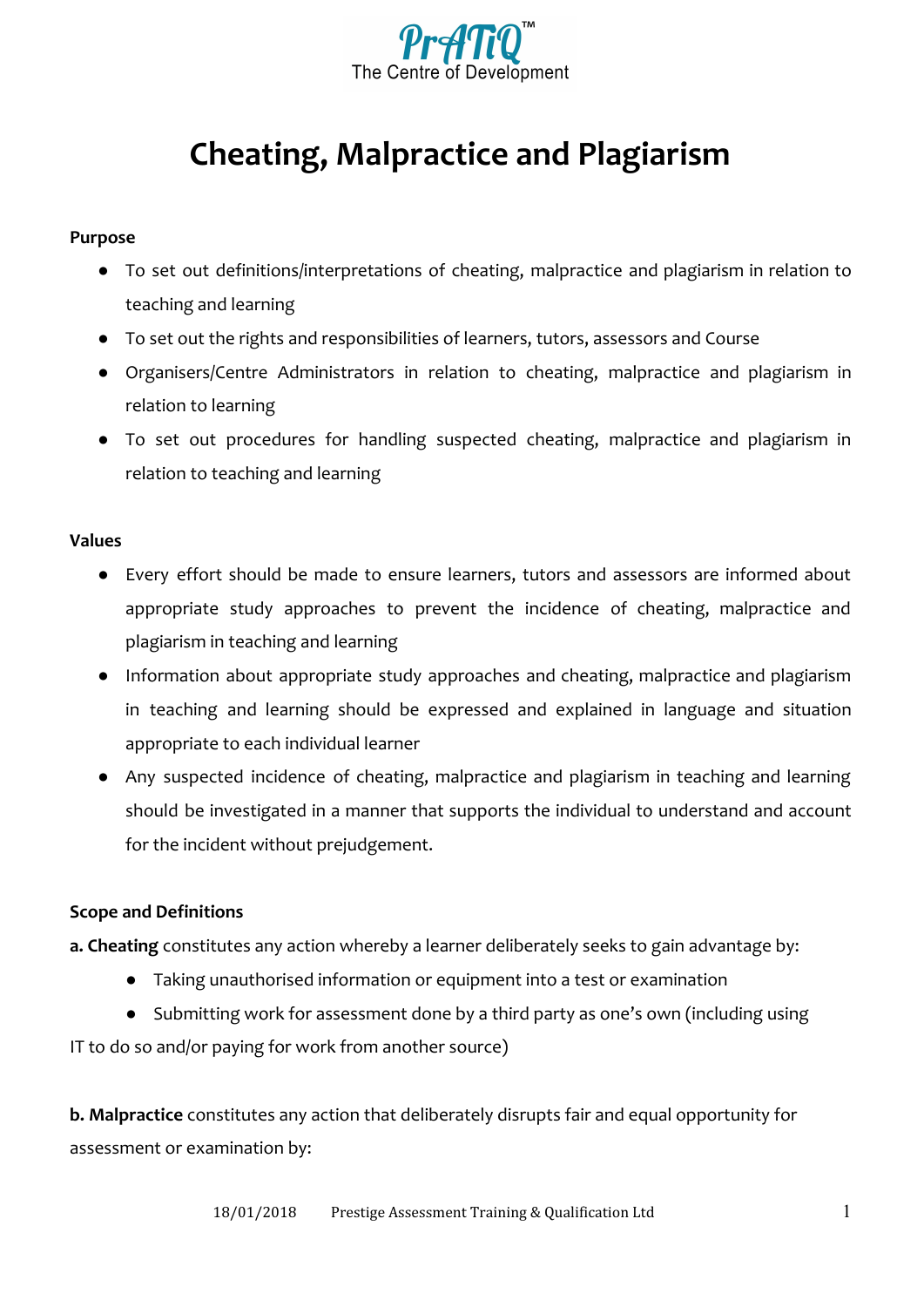

#### **Learners:**

- Interfering with or gaining unauthorised access to assessment/test/examination papers prior to the designated time
- Destroying the work of another learner (paper/electronic/video etc)
- acting in a disruptive manner in the context of assessment/qualifications/test

# **Tutors/Assessors:**

- Breaking the assessment/examination regulations of the Awarding Body
- Acting in a manner that undermines the integrity of assessment/test/examination
- Assisting learners with the production of answers this would include providing the work of another learner taking the same assessment to use as a model for submission
- Failing to keep learners' work safe (paper/computer/audio etc.)

## **Course Organiser/Centre Administrator**

- Breaking the assessment/examination regulations of the Awarding Body
- Failing to keep assessment/test/examination papers secure prior to assessment
- Failing to keep learners' work safe (paper/computer/audio etc.)

**c. Plagiarism** constitutes submitting work that is not one's own, without indicating or recognising this to the marker (acknowledging your sources).

This might occur by:

- Using a choice phrase or sentence come across elsewhere
- Copying word-for-word directly from a text
- Paraphrasing the words from a text very closely
- Using text downloaded from the internet
- Borrowing statistics or assembled facts from another person or source
- Copying or downloading figures, photographs, pictures or diagrams without acknowledging their sources
- Copying from the notes or essays of a fellow student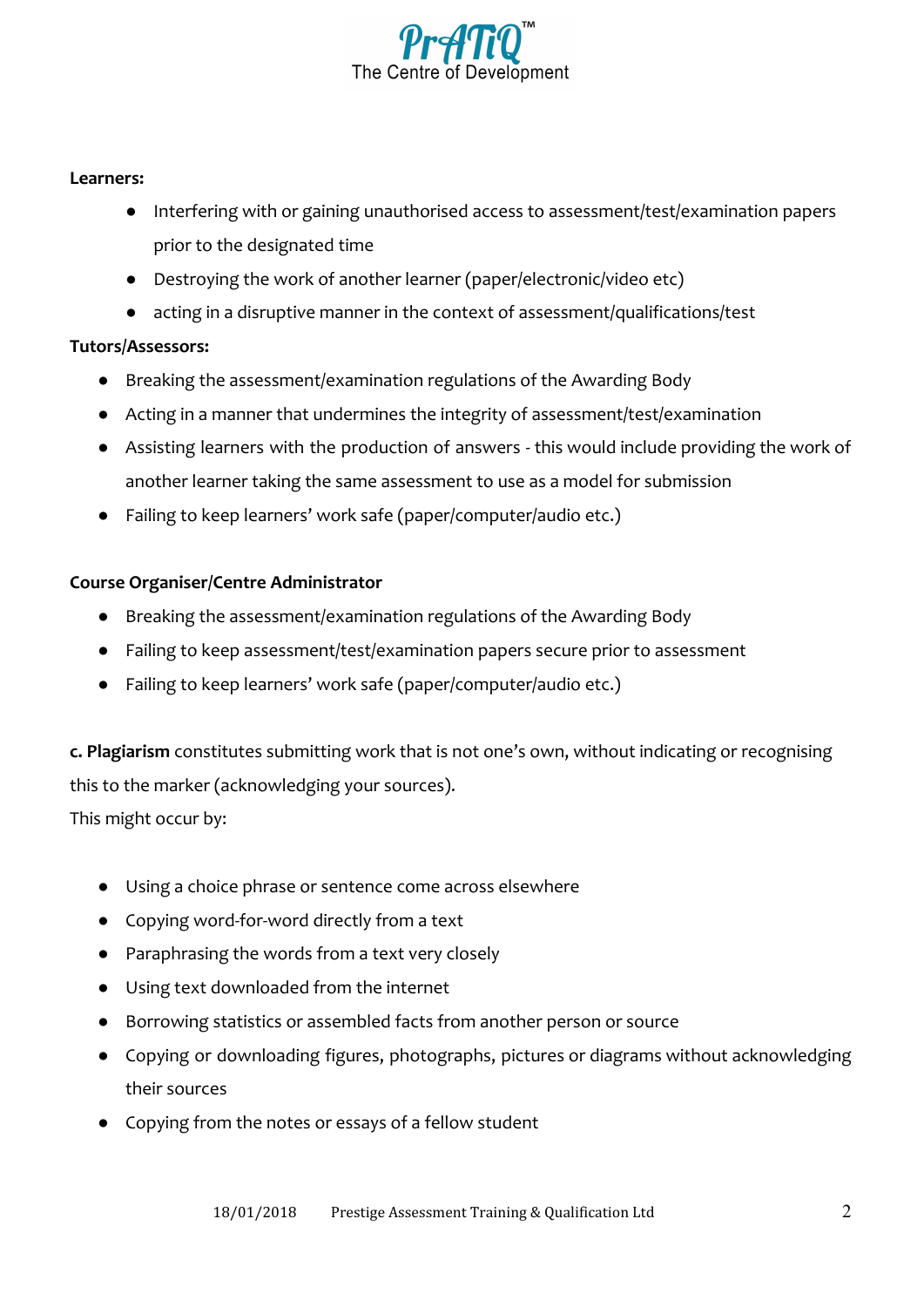

● Copying from your own notes on a text, tutorial, video or lecture that contain direct quotations

#### **Procedures**

PrATiQ<sup>™</sup> recognises that the temptation for cheating, malpractice or plagiarism may arise from lack of self-confidence or misunderstanding of the aims and conditions of the assessment /test/examination. Plagiarism, in particular, may happen inadvertently due to learner inexperience.

#### **Stage 1**

All relevant learners should receive appropriate guidance through their tutor concerning the preparation of work and the correct use and referencing of sources

\_ All relevant tutors, learners and course organisers/administrators should receive appropriate guidance on assessment/test/examination conditions

All relevant tutors and learners should be informed about the PrATiQ™ Policy on Cheating, Malpractice and Plagiarism and the consequences of such behaviour.

#### **Stage 2**

#### **Cheating or Malpractice**

Any person suspected of cheating or malpractice shall be made fully aware by a PrATiQ<sup>™</sup> representative, in writing, at the earliest opportunity of the nature of the allegation. Care must be taken to ensure that the format and language is fully accessible to the recipient. If necessary, an agreed advocate can be involved to ensure understanding.

Any person suspected of cheating or malpractice shall be presented with all evidence against them

Any person suspected of cheating or malpractice must have an opportunity to respond – personally, with an agreed advocate and/or in writing within an agreed timescale.

\_ Cheating is behaviour deemed to be deliberate. Care must be taken when dealing with vulnerable learners to ensure full understand of the boundaries of such behaviour. In such situations and where behaviour is not clearly deliberate, the learner will receive a written warning and have an opportunity to re-submit work. Should there remain doubts concerning the integrity of the work, then the learner will be informed in writing that Stage 3 of the process will commence.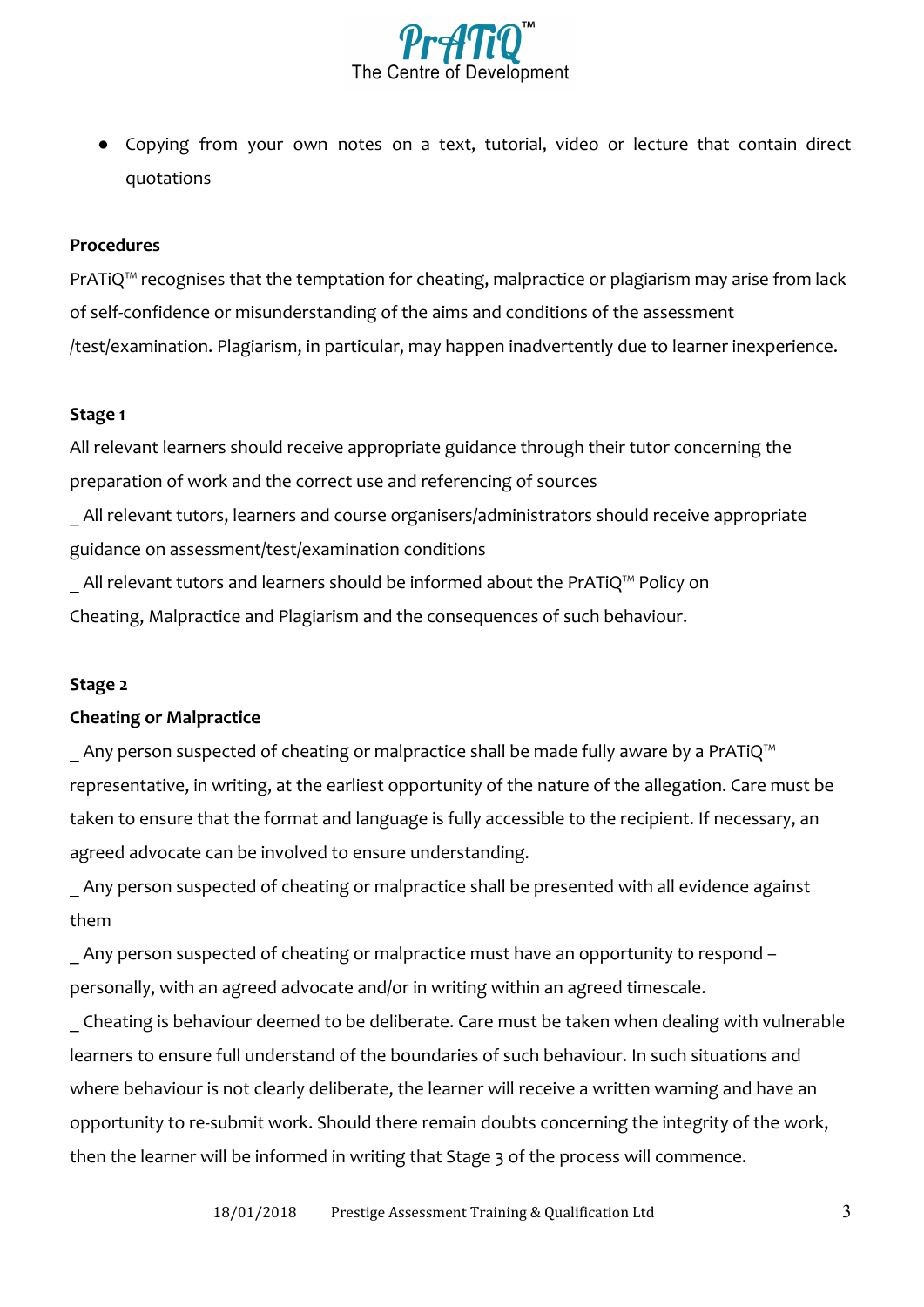

## **Plagiarism**

Any person suspected of plagiarism shall be made fully aware by a PrATiQ™ representative of the nature of the allegation.

In the first instance, the learner shall be given a written warning and the opportunity to re-submit the work duly acknowledged. Care must be taken when dealing with vulnerable learners to ensure full understand of the boundaries of such behaviour.

\_ Should there remain doubts concerning the integrity of the work, then the learner will be informed in writing that Stage 3 of the process will commence.

## **Stage 3**

1. Allegations of cheating, malpractice and/or plagiarism to be reported to the

Awarding Body in writing

2. A Regional Manager and/or responsible third party to carry out an investigation into the allegation.

3. Where Awarding Body Regulations have been contravened, then a representative of the Awarding Body may wish to be involved in the investigation

4. An investigation may involve discussion with the learner. The learner, particularly if a vulnerable adult, will have the option of being accompanied by another agreed person.

5. The person at the centre of the investigation will have the opportunity to respond in writing to allegations made

6. A written report of the investigation and recommended actions will be sent to all parties.

7. The person at the centre of the investigation will be informed of the Appeals Procedure should the judgement be found against him/her.

8. Where Awarding Body Regulations have been contravened, then the

Awarding Body may wish to impose sanctions on the future involvement of that person in assessments/test/examinations.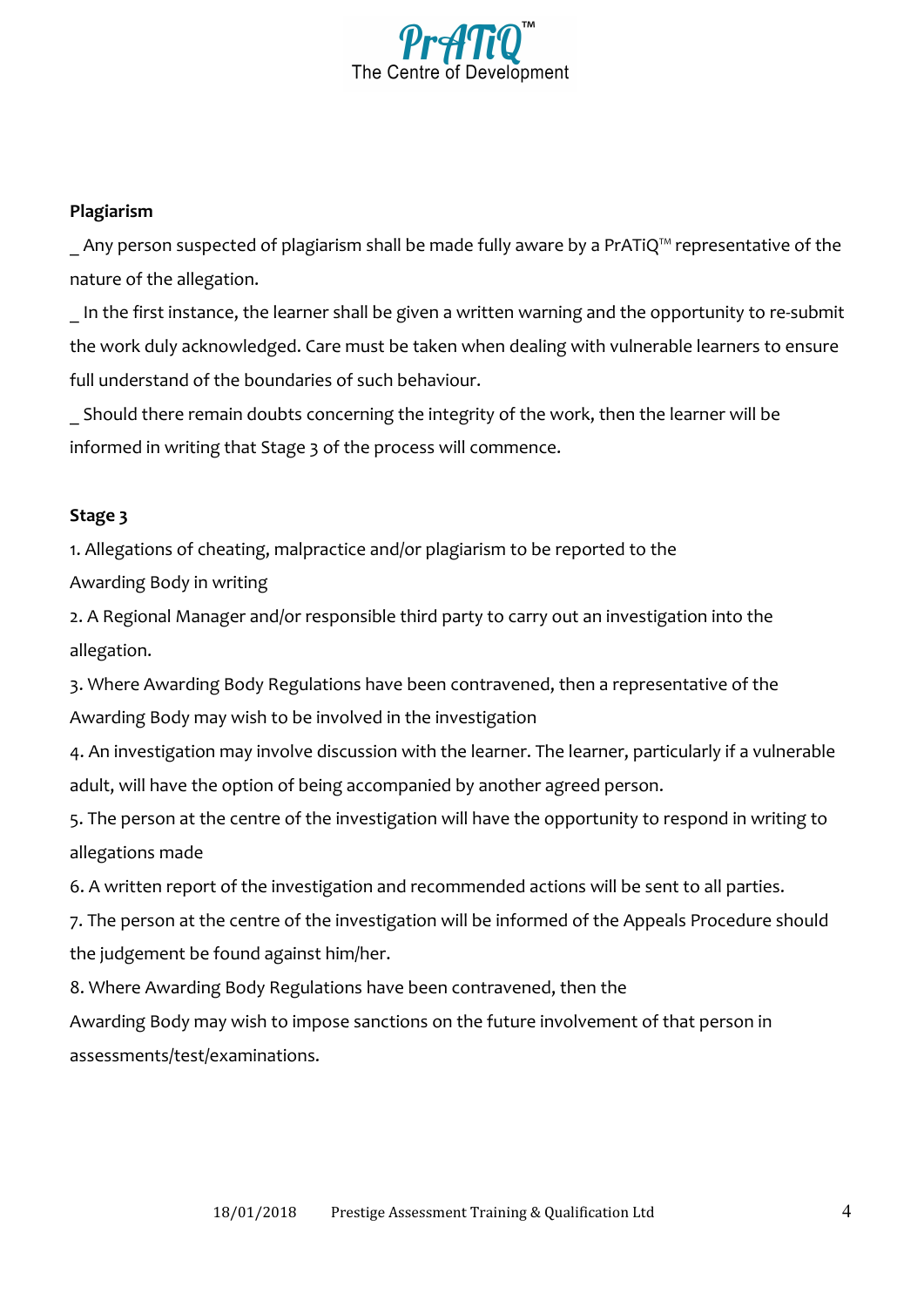

# **Sanctions in the event of cheating, malpractice or plagiarism**

#### **Learner**

## **Sanctions will be applied proportionate to the seriousness of the behaviour**

A learner may lose credit for the individual unit or for all units in the qualification

A learner may be disqualified from completing the qualification

A learner may be barred from submitting work or taking an examination towards the qualification for a period of time.

#### **Tutor/Assessor**

## **Sanctions will be applied proportionate to the seriousness of the behaviour**

A tutor may be withdrawn from teaching/assessing the individual course

A tutor may be barred from teaching/assessing that qualification in the future

A tutor may be served with warning of disciplinary action by the region and those procedures will begin. See the Vulnerable Adults Policy for definition

# **Course Organiser/Centre Administrator**

# **Sanctions will be applied proportionate to the seriousness of the behaviour**

A Course Organiser/Course Administrator may be barred from dealing with the qualification in the future

A Course Organiser/Course Administrator may be barred from dealing with all qualifications in the future

A Course Organiser/Course Administrator may be served with warning of disciplinary action by the region and those procedures will begin

In very serious circumstances, and at the request of the Awarding Body, the Police may involve.

# **Management**

\_ Responsibility for managing the policy lies with Centre Managers